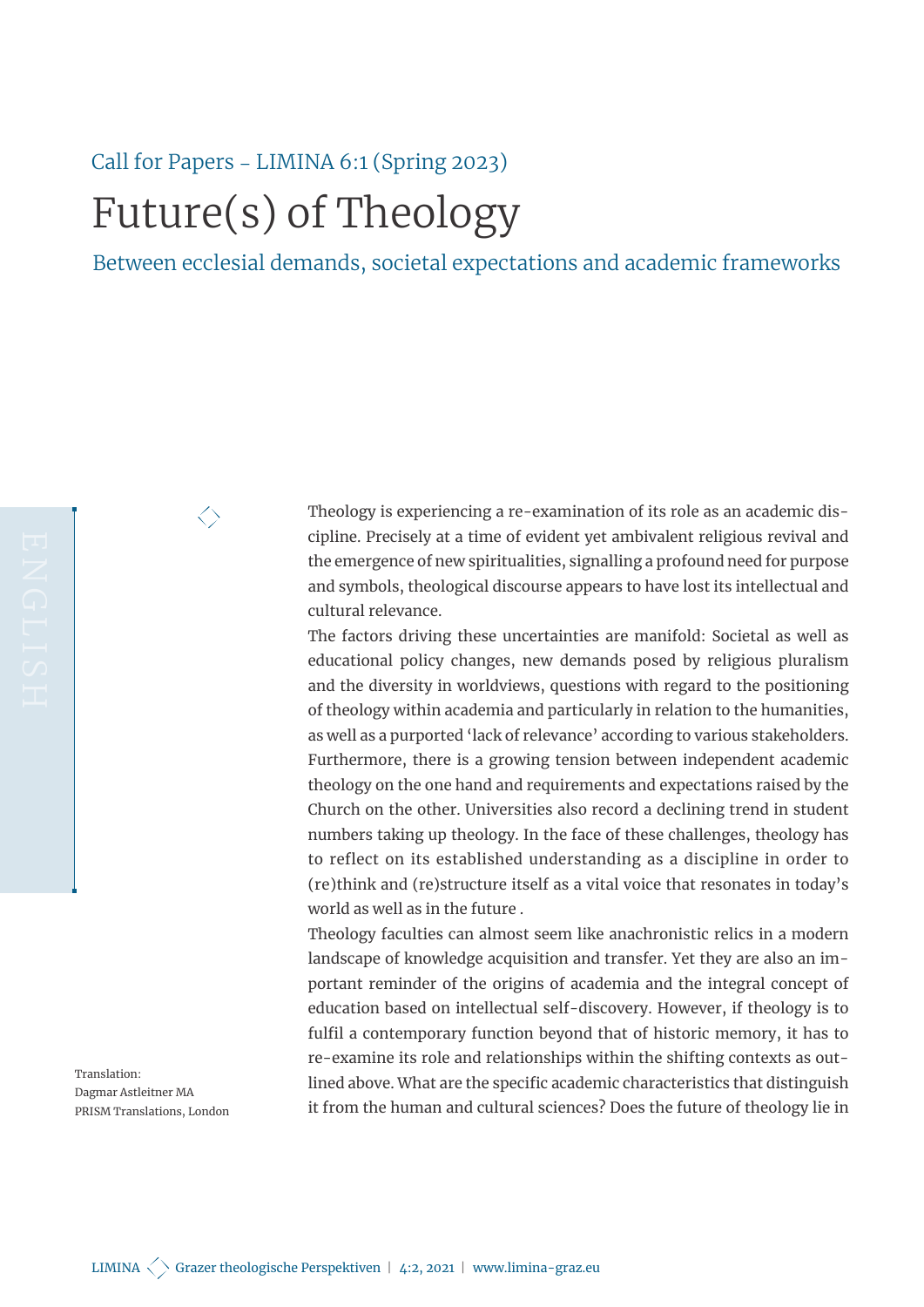its integration with these disciplines, adapting to their frameworks of research, and in its emancipation from ecclesial obligations? How would such a reinvention affect the relationship between theology and the Church? What are the intersections and delineations between (denominational) theology and ('neutral') religious studies? The differentiation into ever more specific and specialised subjects over time has become a hurdle in addressing the pressing issues of our time. It causes fractions and hinders a crucial synthetic approach to theology.

The discipline of theology not only has to reassess its ecclesial responsibilities, it also has to respond to questions raised by an increasingly secular yet also increasingly religiously diverse society. This multiplicity of worldviews and value systems challenges theology to re-evaluate its structures and positioning. Theology is put under pressure by social and cultural shifts such as economic, technological, ecological and public health related developments. Theological reflection on these altered frameworks inevitably also inspires theological self-reflection for a new way forward.

**LIMINA – Theological Perspectives from Graz 6:1 (2023) will investigate the pertinent question of the future(s) of theology.** The following suggested topics may be of particular interest:

- **̟** Is theology still relevant today?
- **̟** How can theology be academically independent on the one hand and meet ecclesial demands and expectations on the other?
- **̟** How has the relationship between the Church and the discipline of theology changed recently?
- What role or function can theology play in an increasingly secular and religiously diverse society? What 'purpose' does theology fulfil in such a society?
- What understanding of science matches the discipline of theology? Is theology a clearly independent discipline or does it increasingly converge with categories of the humanities? How does public perception of science and research as the exclusive domain of natural sciences affect the scientific understanding of theology?
- What distinguishes theological thought from other disciplines? What constitutes its unique methodological characteristics?
- **̟** Is the classic curriculum of theology still adequate today? What would an alternative model look like?
- What happens in the interaction between a theology grounded in denominational concepts and the diverse theologies represented